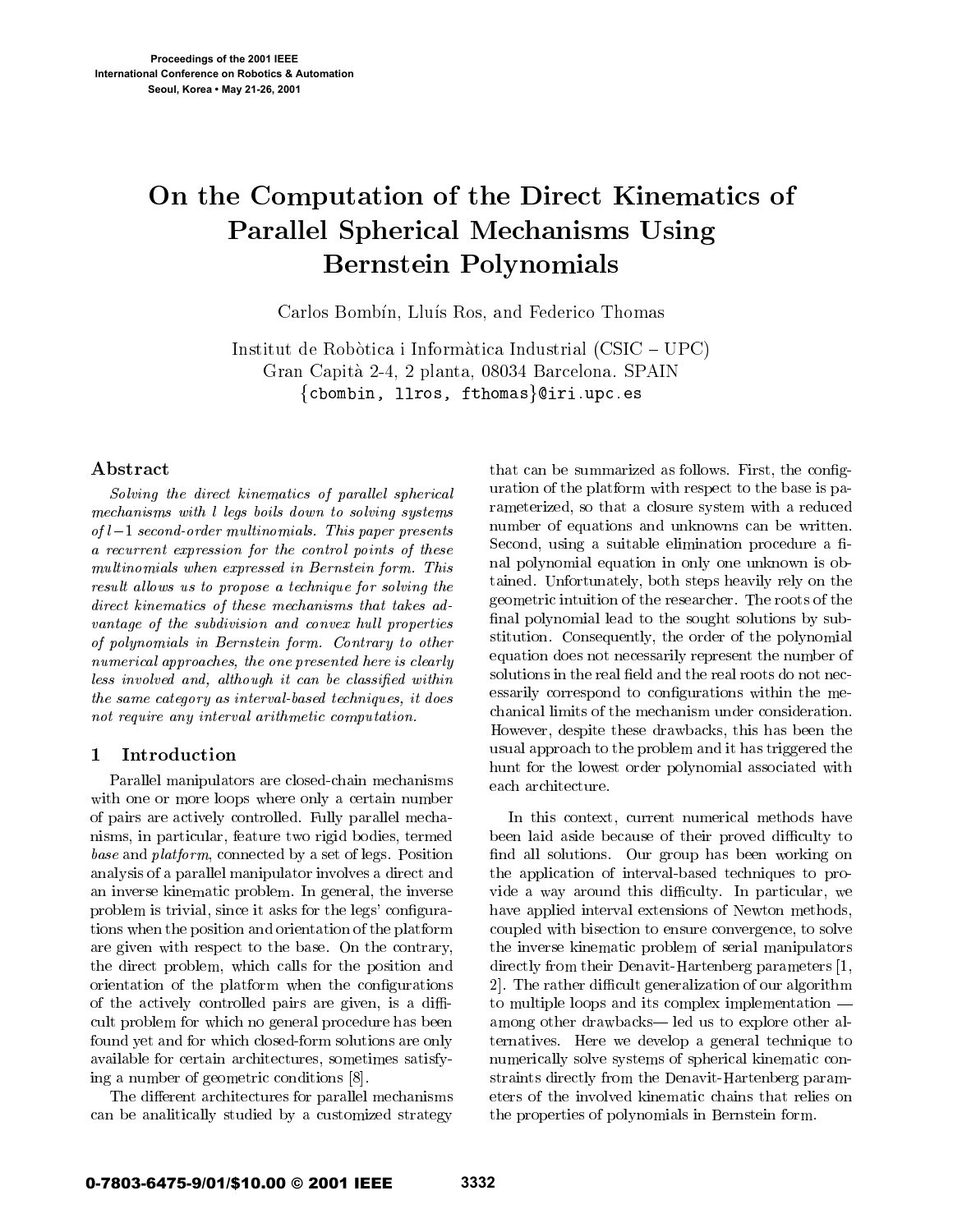

Figure 1: Left: The spherical polygon associated with a spherical 4-bar linkage. Center and right: a spherical polygon before and after normalization.

We begin by introducing, in Section 2, some basic concepts and notations, upon which a standard formulation of spherical problems is developed. Section 3 states our main theoretical results that provide the basis for the application of a subdivisionminimization strategy, described in Section 4, to solve the direct kinematics problem on arbitrary parallel spherical mechanisms. We conclude in Section 5.

# 2 Spherical polygons and closure equations

A mechanism is called spherical if each of its links rotates about a same fixed point, say  $O$ . Thus, trajectories of points in each link lie on concentric spheres with  $O$  as the center. Only the revolute joint is compatible with this movement and its axis must pass through the fixed point. For convenience, we may think that all revolute joints lie on the same sphere S, and that the links are portions of great circles on <sup>S</sup>  $(f \nvert g. 1, \nvert e f t)$ . This is how every closed chain of a parallel spherical mechanism defines a spherical polygon on S. For each of these polygons we can derive a closure equation, as explained next.

If we assign a circulating direction to the sides of the polygon, the exterior angle between two adjacent sides is defined as the angle measured from the prolongation beyond the common vertex of the first side to the second side. Next, consider a spherical polygon with vertices  $p_1,\ldots,p_m$ , sides  $\alpha_1,\ldots,\alpha_m$ , and exterior angles  $\theta_1, \ldots, \theta_m$  (fig. 1, center). For each side, we define its pole as the point of the sphere lying on a line through the center  $O$ , perpendicular to the plane of the side. Now, take a system of coordinate axes centered at O with the x-axis passing through  $p_1$  and its z-axis passing through the pole of side  $\alpha_1$ . A rotation of  $\alpha_1$  radians about the z-axis will move the x-axis along the side  $\alpha_1$  till vertex  $p_2$ . Next, a rotation of angle  $\theta_2$  about the new x-axis will make the z-axis pass through the pole of  $\alpha_2$ . Going on in this way all around the polygon, the  $x$ -axis will return to  $p_1$  and the coordinate system will end up being in its original position. This may be expressed by means of a rotation equation stating that the composition of the successive rotations equals the identity transformation, that is,

$$
\prod_{i=1}^{m} \mathbf{R} \mathbf{x}(\theta_i) \mathbf{R} \mathbf{z}(\alpha_i) = \mathbf{I}.
$$
 (1)

where  $\alpha$  is a standard for  $\alpha$  -  $\alpha$  -  $\alpha$  -  $\alpha$  -  $\alpha$  -  $\alpha$  -  $\alpha$  -  $\alpha$  -  $\alpha$  -  $\alpha$  -  $\alpha$  -  $\alpha$  -  $\alpha$  -  $\alpha$  -  $\alpha$  -  $\alpha$  -  $\alpha$  -  $\alpha$  -  $\alpha$  -  $\alpha$  -  $\alpha$  -  $\alpha$  -  $\alpha$  -  $\alpha$  -  $\alpha$  -  $\alpha$  -  $\alpha$  -  $\alpha$ trices representing rotations about the  $x$  and  $z$  axes, respectively, in the amounts given by their arguments. Alternatively to this formulation, we can write

$$
\prod_{i=1}^m \mathbf{R} \mathbf{x}(\theta_i + \pi) \mathbf{R} \mathbf{z}(\pi/2) \mathbf{R} \mathbf{x}(\alpha_i + \pi) \mathbf{R} \mathbf{z}(\pi/2) = \mathbf{I},
$$

which corresponds to the closure equation of a spherical polygon where all its sides have length  $\pi/2$ , thus involving variable rotations about the same axis  $(f_1, f_2, \ldots, f_n)$ right). This normalization will simplify our further algebraic manipulations. Then, Equation (1) can be rewritten as:

$$
\mathbf{F}_n(\Phi) = \prod_{i=1}^n \mathbf{R} \mathbf{x}(\phi_i) \mathbf{Z} = \mathbf{I},
$$
\n(2)

where  $\mathbf{Z} = \mathbf{Rz}(\pi/2), n = 2m, \Phi=(\phi_1,\ldots,\phi_n)$ , and

$$
\phi_i = \begin{cases} \theta_{\frac{i+1}{2}} + \pi, & i \text{ even,} \\ \alpha_{\frac{i}{2}} + \pi, & i \text{ odd.} \end{cases}
$$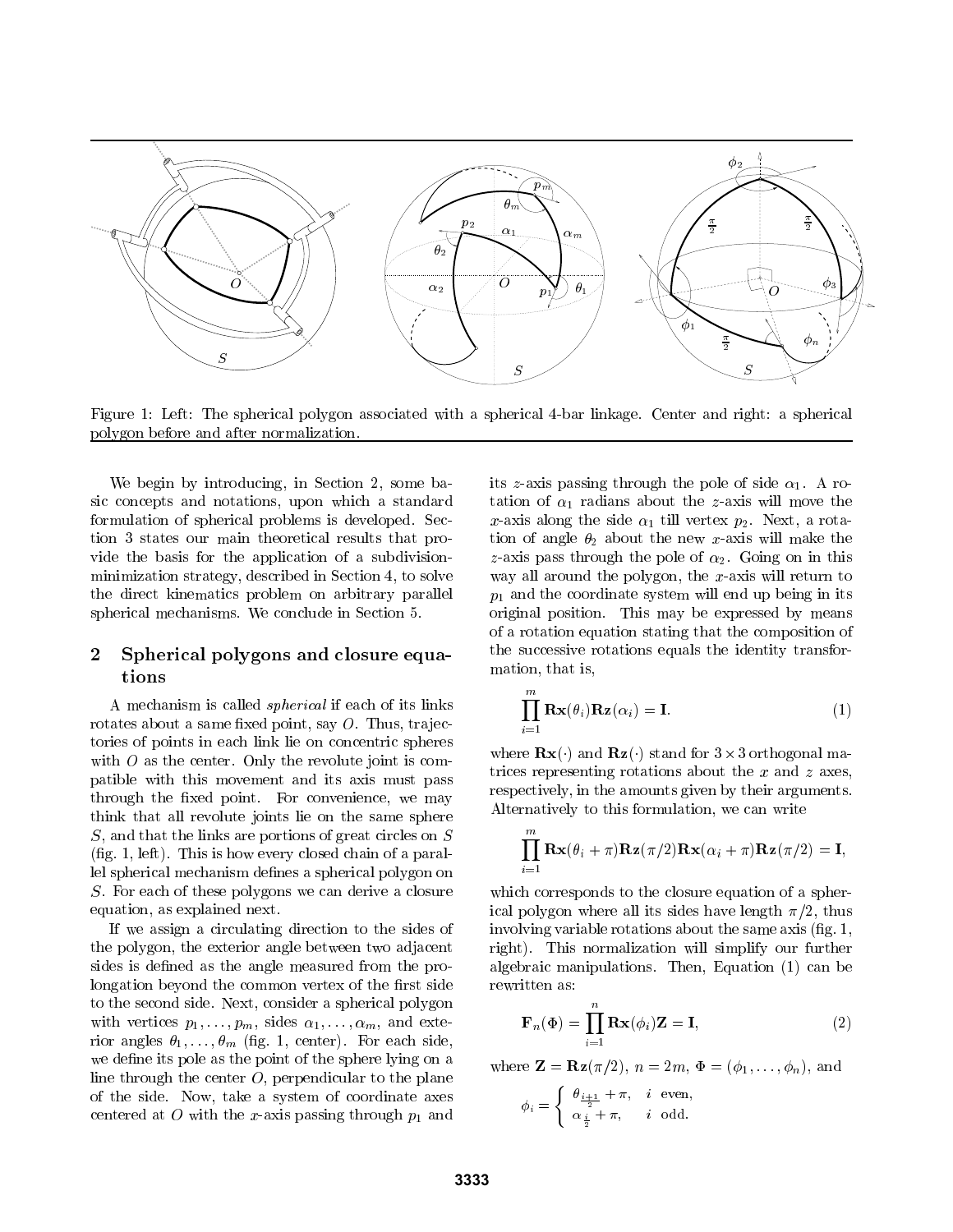

Figure 2: The Gosselin platform (left), and the spherical polygons it defines (right). While the  $\beta_i$ 's are actively controlled, all other variables are passive revolute joints.

The solution set to  $\mathbf{F}_n(\Phi) = \mathbf{I}$ , a system of nine trigonometric polynomials in  $n$  variables, has been geometrically and topologically characterized in [3].

# 2.1 An example

Consider the spherical parallel manipulator shown in  $fig. 2$ , sometimes called the *Gosselin platform*. It consists of a platform connected to a fixed base via three kinematic chains, each composed of two intermediate links and three revolute joints. Only the revolute joints connected to the base are actuated. When the link angles and the angles between the revolute axes on the base and on the platform are all set to  $\pi/2$ , a special geometry is obtained for which a closed-form solution has been derived [6]. It has been shown that the direct kinematic problem of three-degree-of-freedom parallel manipulators has a maximum of 8 solutions [5, Section 3]. The closed-form solution of the Gosselin platform accounts for 8 solutions, as expected, but 4 of them are singular congurations in which the actuators can be moved arbitrarily without affecting the pose of the platform. In practice, such singular congurations should not be inside the workspace of the manipulator, which can be accomplished by limiting the range of motion of the active joints.

Two equations are sufficient to study the kinematics of this manipulator, corresponding to the two loops indicated in  $\mathit{fig}$ . 2, right. With the indicated angles, these equations are:

$$
\prod_{i=1}^{6} \mathbf{R} \mathbf{x}(\theta_i^1) \mathbf{Z} = \mathbf{I}, \quad \text{for loop } 1,
$$
\n(3)

$$
\prod_{i=1}^{6} \mathbf{R} \mathbf{x}(\theta_i^2) \mathbf{Z} = \mathbf{I}, \quad \text{for loop 2.} \tag{4}
$$

Note that, due to the special geometry of the manipulator, these are already in the normal form of Equation (2). The angles of the actuators directly determine four variables in the previous equations, because  $\sigma_1 = \pi + \rho_1, \sigma_6 = \frac{1}{2} - \rho_2, \sigma_6 = \pi - \rho_2$  and  $\sigma_1 = \frac{1}{2} + \rho_3$ . Moreover, from g. 2 we see that two variables in one loop are related to others in the second:

$$
\theta_4^2 = \theta_4^1 + \pi/2, \quad \theta_5^2 = \theta_5^1. \tag{5}
$$

Thus, substituting (5) in Equations (3) and (4), and using the fact that

$$
\mathbf{R}\mathbf{x}(\phi_1 + \phi_2) = \mathbf{R}\mathbf{x}(\phi_2 + \pi)\mathbf{Z} \cdot \mathbf{R}\mathbf{x}(\pi)\mathbf{Z} \cdot \mathbf{R}\mathbf{x}(\phi_1),
$$
\n(6)

we finally get two equations involving six variables,

$$
\mathbf{R}\mathbf{x}(\pi + \beta_1)\mathbf{Z} \cdot \mathbf{R}\mathbf{x}(\theta_2^1)\mathbf{Z} \cdot \mathbf{R}\mathbf{x}(\theta_3^1)\mathbf{Z} \cdot \mathbf{R}\mathbf{x}(\theta_4^1)\mathbf{Z} \cdot \mathbf{R}\mathbf{x}(\theta_5^1)\mathbf{Z} \cdot \mathbf{R}\mathbf{x}(\frac{\pi}{2} - \beta_2)\mathbf{Z} = \mathbf{I},
$$
\n
$$
\mathbf{R}\mathbf{x}(\pi - \beta_2)\mathbf{Z} \cdot \mathbf{R}\mathbf{x}(\theta_2^2)\mathbf{Z} \cdot \mathbf{R}\mathbf{x}(\theta_3^2)\mathbf{Z} \cdot \mathbf{R}\mathbf{x}(-\frac{\pi}{2})\mathbf{Z} \cdot \mathbf{R}\mathbf{x}(\pi)\mathbf{Z} \cdot \mathbf{R}\mathbf{x}(\theta_4^1)\mathbf{Z} \cdot \mathbf{R}\mathbf{x}(\theta_5^1)\mathbf{Z} \cdot \mathbf{R}\mathbf{x}(\frac{3\pi}{2} + \beta_3)\mathbf{Z} = \mathbf{I}.
$$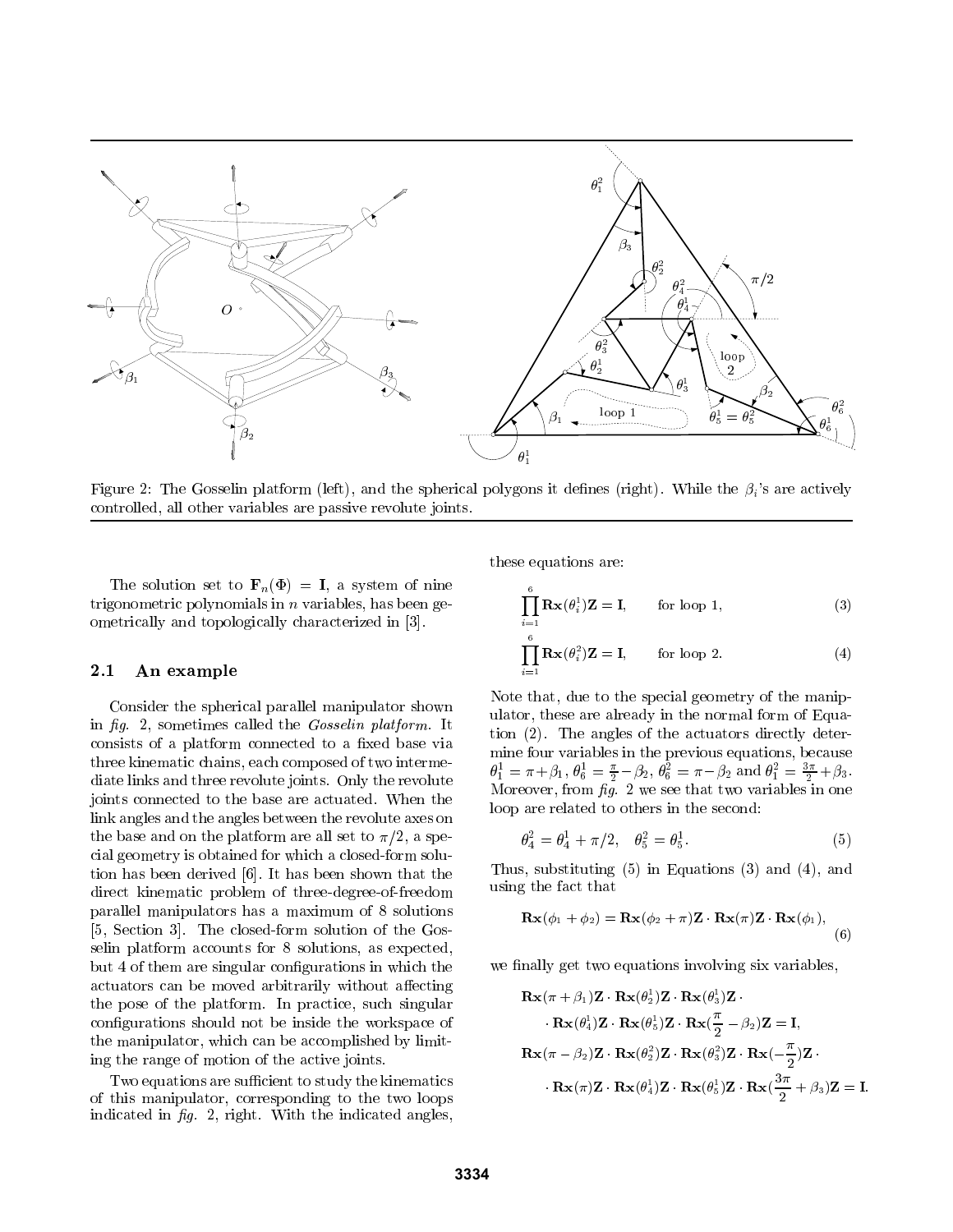# 2.2 Reduction to scalar equations

Due to the fact that  $\mathbf{F}_n(\Phi) = \left[ f_{ij}^n(\Phi) \right]_{1 \le i,j \le 3}$  is a state product of orthogonal matrices equated to the identity, it can be reduced to the following single trigonometric equation:

$$
f_{11}^n(\Phi) + f_{22}^n(\Phi) - 2 = 0.
$$
 (7)

Now,  $f_{ij}(\Psi)$  can be converted into a rational polynomial  $f_{ij}(\mathbf{t})$  in a new variable,  $\mathbf{t} = (t_1,\ldots,t_n)$ , using the set ducing the substitutions  $\sin(\phi_i) = \frac{2t_i}{1+t_i^2}$  and  $\cos(\phi_i) = \frac{f(\phi_i)}{c_I(q_n)}$  $\frac{1-t_i^2}{1+t_i^2}$ . Then, if we multiply the resulting rational polynomials by  $q_n(\mathbf{t}) = \prod_{i=1}^n (1 + t_i^2)$ , we obtain the polynomials  $f_{i,j}(t) = q_n(t) f_{i,j}(t)$  (we adhere to the notation introduced in [7]). Therefore, Equation (2) can be expressed as:

$$
\overline{f_{11}^n}(\mathbf{t}) + \overline{f_{22}^n}(\mathbf{t}) - 2q_n(\mathbf{t}) = 0.
$$
 (8)

For an arbitrary function in  $n$  variables, say  $g(\mathbf{t}) = g(t_1, \dots, t_n)$ , we define  $g^*(\mathbf{t}) = g(\mathbf{t}^*) =$  $g(t_n, t_1, \ldots, t_{n-1}).$  Then, if we denote  $\mathbf{r}_n(\Psi) =$  the follow  $\left[f_{ij}^{n\sigma}(\Phi)\right]_{1\leq i,j\leq 3}$ , we have that

$$
\mathbf{F}_n^{\sigma}(\Phi) = (\mathbf{R} \mathbf{x}(\phi_n) \mathbf{Z}) \mathbf{F}_n(\Phi) (\mathbf{R} \mathbf{x}(\phi_n) \mathbf{Z})^t.
$$

Now, the element  $(1,1)$  of  $\mathbf{F}_n^{\sigma}$ , i.e.  $i_1^{\circ}$  ( $\Psi$ ), is equal to the element  $(1, 1)$  of the product  $(\mathbf{Kx}(\phi_n)\mathbf{Z})\mathbf{F}_n(\Phi)(\mathbf{Kx}(\phi_n)\mathbf{Z})$ , that can be checked to be  $f_{22}(\Psi)$ . In other words, Equation (8) can be rewritten as:

$$
\overline{f_{11}^n}(\mathbf{t}) + \overline{f_{11}^n}(\mathbf{t}^\sigma) - 2q_n(\mathbf{t}) = 0.
$$
 (9)

Once the ranges of motions for the passive joints are given, the singularity of the tangent-half-angle substitution at  $\pi$  can be avoided by shifting them a given amount using the relation  $(6)$ , provided that these ranges are lower than  $2\pi$ .

### 3 3 The closure equations in Bernstein form

Let  $M = (m_1, ..., m_n)$  and  $I = (i_1, ..., i_n)$ . The notation  $0 \leq I \leq M$  indicates that  $0 \leq i_k \leq m_k$ , for  $k = 1, \ldots, n$ . It is well known that  $\mathbb{R}_M$  [t], the set of polynomials in the variables  $t_1,\ldots,t_n$  of degree  $\leq m_i$  in  $t_i$ , is a vector space. Also, the Bernstein multinomials for  $\mathcal{L} = I$ ,  $M \sim$  ) if  $0 \leq I \leq M$  is become as  $B = I$ ,  $M \sim$  )  $b_{i_1,m_1}(t_1) \cdots b_{i_n,m_n}(t_n)$  (where  $b_{i,m}$  denotes the *i*th Bernstein polynomial of degree  $m$ ) forms a basis of

 $\mathbb{R}_M$  [t], called the multivariate Bernstein basis. Therefore, any polynomial  $f(\mathbf{t}) \in \mathbb{R}_M [\mathbf{t}]$  can be written as  $f(\mathbf{t}) = \sum_{I=0}^{M} c_I(f) B_{I,M}(\mathbf{t}).$  (For simplicity, we write  $B_I(t)$  instead of  $B_{I,M}(t)$ .) This expression is the Bernstein form of  $f(t)$  and the coefficients  $c_I(f)$ are called its control points.

In our case, we are interested in the Bernstein form of the polynomial  $f=f_{11}^n+f_{11}^n-2q_n\in\mathbb{R}_M\left[{\bf t}\right],$  where  $M = (2, \ldots, 2) \in \mathbb{R}^n$ . It is easy to prove that  $c_I(f) =$  $c_I(f_{11}^n) + c_I(f_{11}^n) - 2c_I(q_n).$ 

**Proposition 1.** The control points of  $q_n(t)$  are  $c_I(q_n)=2^{\lambda\vee\vee}$ , where  $\chi(I)$  is the number of elements  $\sigma$ *i* I equative 2.

*Proof.* It can be checked that  $q(t_i)$  =  $b_{0,2}(t_i)$  +  $b_{1,2}(t_i)$  +  $2b_{2,2}(t_i)$ , therefore the polynomial  $q_n$  can be expressed as:  $q_n({\bf{t}}) \quad = \quad \prod_{i=1}^n \left[ b_{0,2} (t_i) + b_{1,2} (t_i) + 2 b_{2,2} (t_i) \right] \qquad = \ \sum_{I=0}^M 2^{\chi(I)} B_I({\bf{t}}) .$  $\Box$ 

 $\sigma$  = calculate the control points  $c_I(f_{11})$ , but first we need Since it can be easily shown to be  $c_I(f_{11}^n)$  =  $c_I \sigma(f_{11}),$  where  $I = (i_n, i_1, \ldots, i_{n-1}),$  we only have to the following proposition:

**Proposition 2.**  $f_{11}$  and  $f_{13}$  satisfy the recursion:

$$
f_{11}^n(\phi_1,\ldots,\phi_n) = -f_{11}^{n-2}(\phi_1,\ldots,\phi_{n-2})\cos(\phi_n)++f_{13}^{n-1}(\phi_1,\ldots,\phi_{n-1})\sin(\phi_n)f_{13}^n(\phi_1,\ldots,\phi_n) = f_{11}^{n-2}(\phi_1,\ldots,\phi_{n-2})\sin(\phi_n)++f_{13}^{n-1}(\phi_1,\ldots,\phi_{n-1})\cos(\phi_n).
$$

Proof. The proof can be carried out by elementary algebraic manipulations of the matrix products in (2).  $\Box$ 

Coronary 1.  $f_{11}$  and  $f_{13}$  satisfy the recursion.

$$
\overline{f_{11}^n}(t_1,\ldots,t_n) = \overline{f_{11}^{n-2}}(t_1,\ldots,t_{n-2})g_1(t_{n-1},t_n) + \n+\overline{f_{13}^{n-1}}(t_1,\ldots,t_{n-1})h_1(t_n) \n\overline{f_{13}^n}(t_1,\ldots,t_n) = \overline{f_{11}^{n-2}}(t_1,\ldots,t_{n-2})g_2(t_{n-1},t_n) - \n-\overline{f_{13}^{n-1}}(t_1,\ldots,t_{n-1})h_2(t_n),
$$

where,  $h_1(t_n) = 2t_n$ ,  $h_2(t_n) = t_n^- - 1$ ,  $g_1(t_{n-1}, t_n) =$  $(t_{n-1}+1)h_2(t_n),$  and  $g_2(t_{n-1}, t_n)=(t_{n-1}+1)h_1(t_n).$ 

Corollary 2. The control points of  $f_{11}$  and  $f_{13}$  satisfy the recursion:

$$
c_{(i_1,...,i_n)}(\overline{f_{11}^n}) = c_{(i_1,...,i_{n-2})}(\overline{f_{11}^{n-2}})c_{(i_{n-1},i_n)}(g_1) + c_{(i_1,...,i_{n-1})}(\overline{f_{13}^{n-1}})c_{i_n}(h_1)
$$
  

$$
c_{(i_1,...,i_n)}(\overline{f_{13}^n}) = c_{(i_1,...,i_{n-2})}(\overline{f_{11}^{n-2}})c_{(i_{n-1},i_n)}(g_2) - c_{(i_1,...,i_{n-1})}(\overline{f_{13}^{n-1}})c_{i_n}(h_2),
$$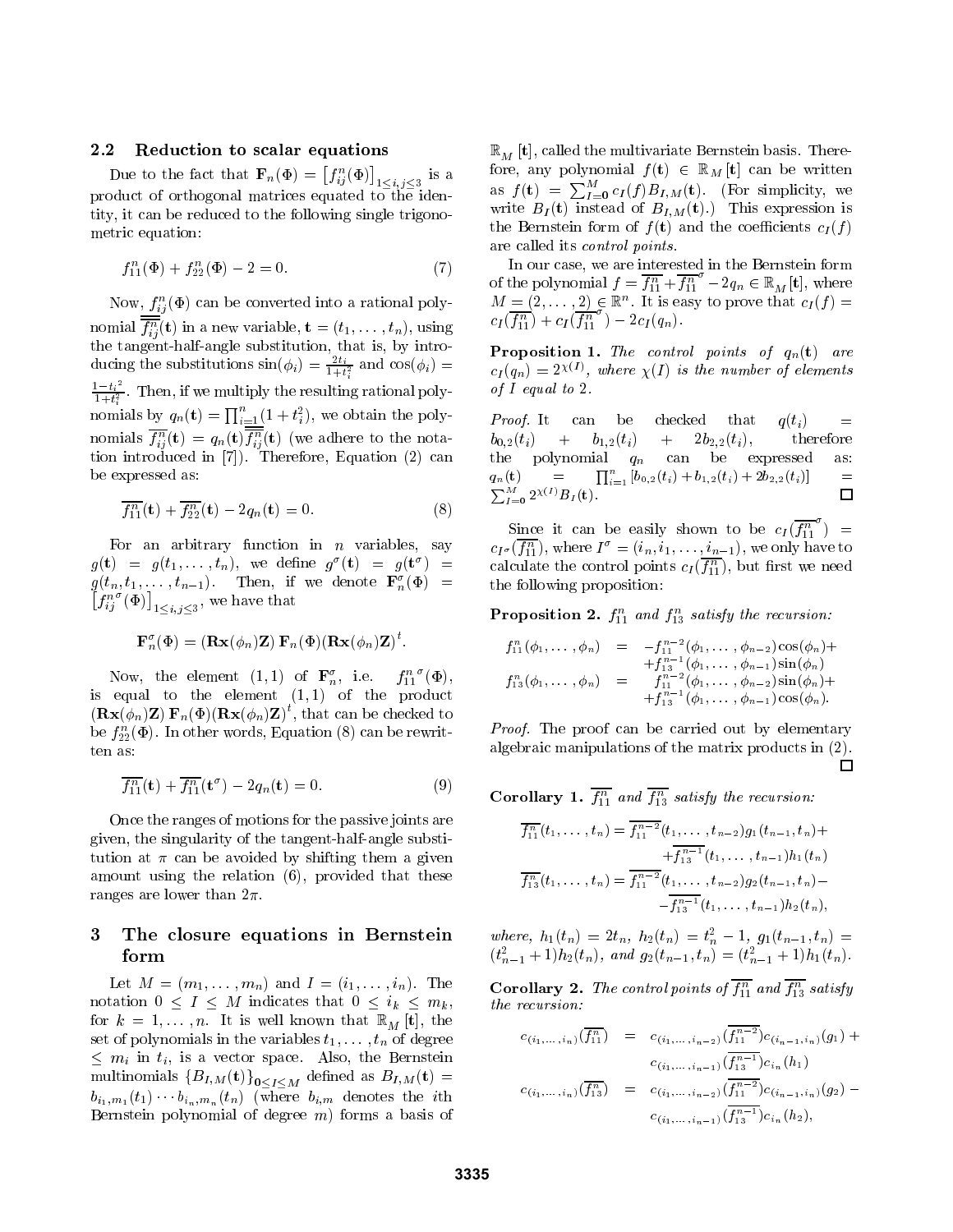where the control points of  $n_1$ ,  $n_2$ ,  $q_1$ , and  $q_2$  alferent from zero are:

$$
c_{(0,0)}(g_1) = c_{(0,1)}(g_1) = c_{(1,0)}(g_1) = c_{(1,1)}(g_1) = -1,
$$
  
\n
$$
c_{(2,0)}(g_1) = c_{(2,1)}(g_1) = -2,
$$
  
\n
$$
c_{(0,1)}(g_2) = c_{(1,1)}(g_2) = 1,
$$
  
\nis  
\n
$$
c_{(0,2)}(g_2) = c_{(1,2)}(g_2) = c_{(2,1)}(g_2) = 2,
$$
  
\n
$$
c_{(2,2)}(g_2) = 4,
$$
  
\n
$$
c_1(h_1) = 1,
$$
  
\n
$$
c_2(h_1) = 2,
$$
  
\n
$$
c_1(h_2) = -1,
$$
  
\n
$$
c_2(h_3) = -1.
$$

Finally, we have that the Bernstein form of Equation  $(9)$  is:

$$
\sum_{I=0}^{M} \left[ c_I(\overline{f_{11}^n}) + c_{I^{\sigma}}(\overline{f_{11}^n}) - 2^{\chi(I)+1} \right] B_I(\mathbf{t}) = 0, \qquad (10) \qquad \begin{array}{c} \mathbf{t} \\ \mathbf{t} \\ \mathbf{t} \end{array}
$$

where  $c_I(f_{11})$  and  $c_I\llcorner(f_{11})$  can be computed using  $-$  neg Corollary 2.

So far, for simplicity, we have treated all  $\phi_i$  as variables, thus yielding 31 control points in Equation (10). In practice though, many variables correspond to known angles of the mechanism and hence only a reduced set of control points is actually needed. For example, for the Gosselin platform each equation has four variables. Then, we have to compute  $3<sup>4</sup> = 81$  control points to write term in the form of Equation (10). That is, altogether, 162 control points will fully describe the mechanism.

# 4 A subdivision-minimization strategy

Remind that a closure equation is obtained for every couple of legs. Then, note that the number of independent closure equations we can derive is  $l - 1$ for a mechanism with  $l$  legs. Nevertheless, to simplify the presentation, let us assume that we are working with only one closure equation, i.e., we need to compute the solutions to just one equation of the form given by (9). The generalization will appear obvious at the end.

We are going to apply a method that allows searching for those roots of a Bernstein-form polynomial in  $n$  variables that he in the unit box  $[0,1]$  of  $\mathbb{R}^n$ . Since the variables  $t_i$  in Equation (10) take values in their range, we first apply an affine parameter transformation to it so that the initial box is converted into the unit box. This scaling yields a new polynomial in Bernstein form with a new set of control points [4, Sec. 15.7]. Let us write it as  $f(\mathbf{x}) =$  $\sum_{I=0}^{M} w_I B_I(\mathbf{x})$ , where **x** stands for  $(x_1,\ldots,x_n)$ , and com

let us construct the function  $F: \mathbb{R}^n \longrightarrow \mathbb{R}^{n+1}$  defined as  $F(\mathbf{x}) = (\mathbf{x}, f(\mathbf{x}))$ . Trivially, finding the roots of  $f$  (x) is equivalent to detecting all points of the form of the form  $(x, 0)$  in the graph of  $F(x)$ . However, the latter formulation is advantageous. First, the graph of  $F(\mathbf{x})$ is an algebraic variety in  $\mathbb{R}^{n+1}$  whose points can be parameterized with polynomials in Bernstein form as

$$
F(\mathbf{x}) = \sum_{I=0}^{M} v_I B_I(\mathbf{x}),
$$
\n(11)

c<sub>1</sub> (h2) = 1: where  $v_I = (i_1/m_1, i_2/m_2, \ldots, i_n/m_n, w_I)$ , which are called the control points of  $F(\mathbf{x})$  [9].

> Now, the root-nding procedure can make use of two important properties of the Bernstein form of  $F(X)$ . The mist one is the so-called *convex hull property*: when  $\mathbf{x} \in [0, 1]^n$ ,  $F(\mathbf{x})$  is totally contained within the convex hull of its control points  $v_I$ . This follows immediately from the values taken by the Bernstein polynomials  $B_I$  in the unit box. They all are nonnegative and sum to 1 [4], and hence the linear combination of control points  $v_I$  in  $\sum_{I=0}^{M} v_I B_I(\mathbf{x})$  is actually a convex combination when  $x \in [0, 1]$ . The second property is subdivision: if we are interested in the values that  $F(\mathbf{X})$  takes within a sub-box of  $[0,1]^\top$ , say  $D = |a_1, b_1| \wedge |a_2, b_2| \wedge \ldots \wedge |a_n, b_n|$ , with  $0 \wedge a_i, b_i \wedge 1$ , then it is possible to apply an affine parameter transformation  $x_i = a_i + u_i(b_i - a_i), i = 1, ..., n$ , to scale  $\beta$  to the unit box and rewrite  $F$  in Bernstein form in terms of the new parameters  $u_i$ , with new control points. The important point here is that, after the scaling, the new control points for  $F$  can be directly obtained from the control points of the initial  $F(\mathbf{x})$ , and they will be closer to the graph of  $F$  than the previous ones [4, Sec. 15.7]. These considerations permit the following procedure to find all the roots of Equation (10).

- 1. Compute the control points  $v_I$  of  $F(\mathbf{x})$ . Start with the box  $\mathcal{B} = [0, 1]^n$ .
- 2. Using the convex hull property, find a sub-box  $\mathcal{B}'$  of B that contains all the solutions of  $F(\mathbf{x})=(\mathbf{x}, 0)$  (see the details below). If there is no such sub-box (i.e.,  $\beta$ contains no solution), set  $\mathcal{B}' = \emptyset$ .
- 3. If  $\mathcal{B}' \neq \emptyset$ , see if it is sufficiently small. If so, conclude that there is a root inside and return  $\mathcal{B}'$ ; otherwise split  $\mathcal{B}'$  into some number of equally sized smaller boxes, scale these boxes back to  $[0, 1]^n$  using the subdivision property for  $F$ , and recursively call step 2 once for each new smaller box.

It remains to see how step 2 is performed. Let  $\mathcal C$ denote the convex hull of the control points  $v_I$ , and let  $\mathcal R$  be the region of intersection of  $\mathcal C$  with the hyperplane  $x_{n+1} = 0$ . Then, we define  $\mathcal{B}'$  as the smallest rectangular box enclosing  $R$ . Although the explicit computation of  $R$  is a complex and time-consuming